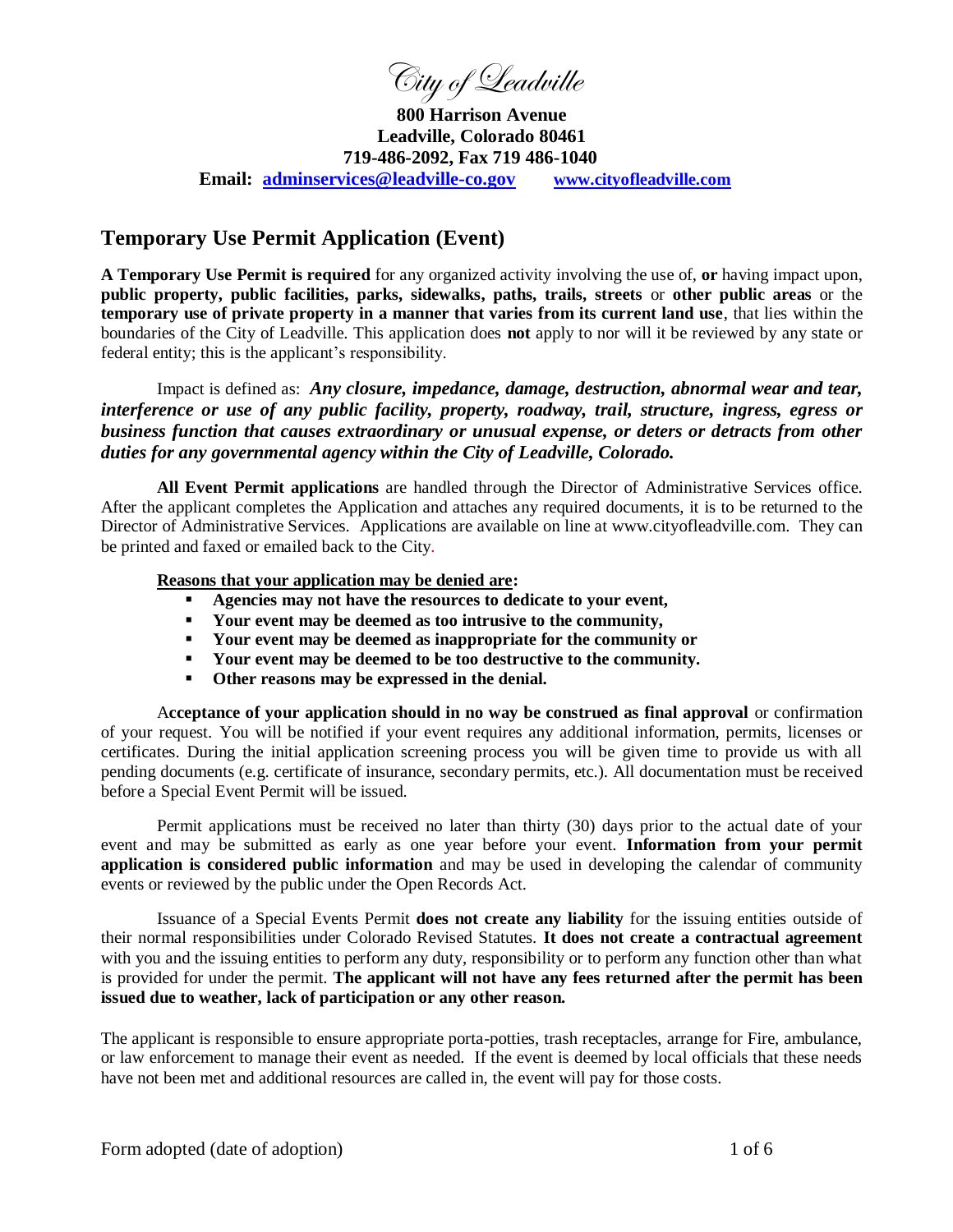City of Leadville

**800 Harrison Avenue Leadville, Colorado 80461 719-486-2092, Fax 719 486-1040 Email: adminservices@leadville-co.gov www.cityofleadville.com**

# **APPLICATION**

**Event Title: \_\_\_\_\_\_\_\_\_\_\_\_\_\_\_\_\_\_\_\_\_\_\_\_\_\_\_\_\_\_\_\_\_\_\_\_\_\_\_\_\_\_\_\_**\_\_\_\_\_\_\_\_\_\_\_\_\_\_\_\_\_\_\_\_\_\_\_\_\_\_\_\_\_

**Description:** (Describe what your event is about, who and what will be involved, how it will work and any special information that you feel is important to help us understand the details of the event)

| Set up                                                          |                                 |                                                                                   |        |
|-----------------------------------------------------------------|---------------------------------|-----------------------------------------------------------------------------------|--------|
|                                                                 |                                 | Event Starts Date ______________ Time _______________ Day of Week________________ |        |
| <b>Event Ends</b>                                               |                                 |                                                                                   |        |
| <b>Dismantle</b>                                                |                                 |                                                                                   |        |
|                                                                 |                                 |                                                                                   |        |
|                                                                 |                                 |                                                                                   |        |
| <b>Anticipated Attendance</b>                                   |                                 |                                                                                   |        |
| (not including participants)<br><b>Anticipated Participants</b> |                                 |                                                                                   | Total: |
| Anticipated # of vehicles                                       |                                 |                                                                                   |        |
|                                                                 | Host Organization               | <b>CONTACTS</b>                                                                   |        |
|                                                                 |                                 |                                                                                   |        |
|                                                                 |                                 |                                                                                   |        |
|                                                                 |                                 |                                                                                   |        |
|                                                                 |                                 |                                                                                   |        |
|                                                                 |                                 |                                                                                   |        |
|                                                                 | Form adopted (date of adoption) |                                                                                   |        |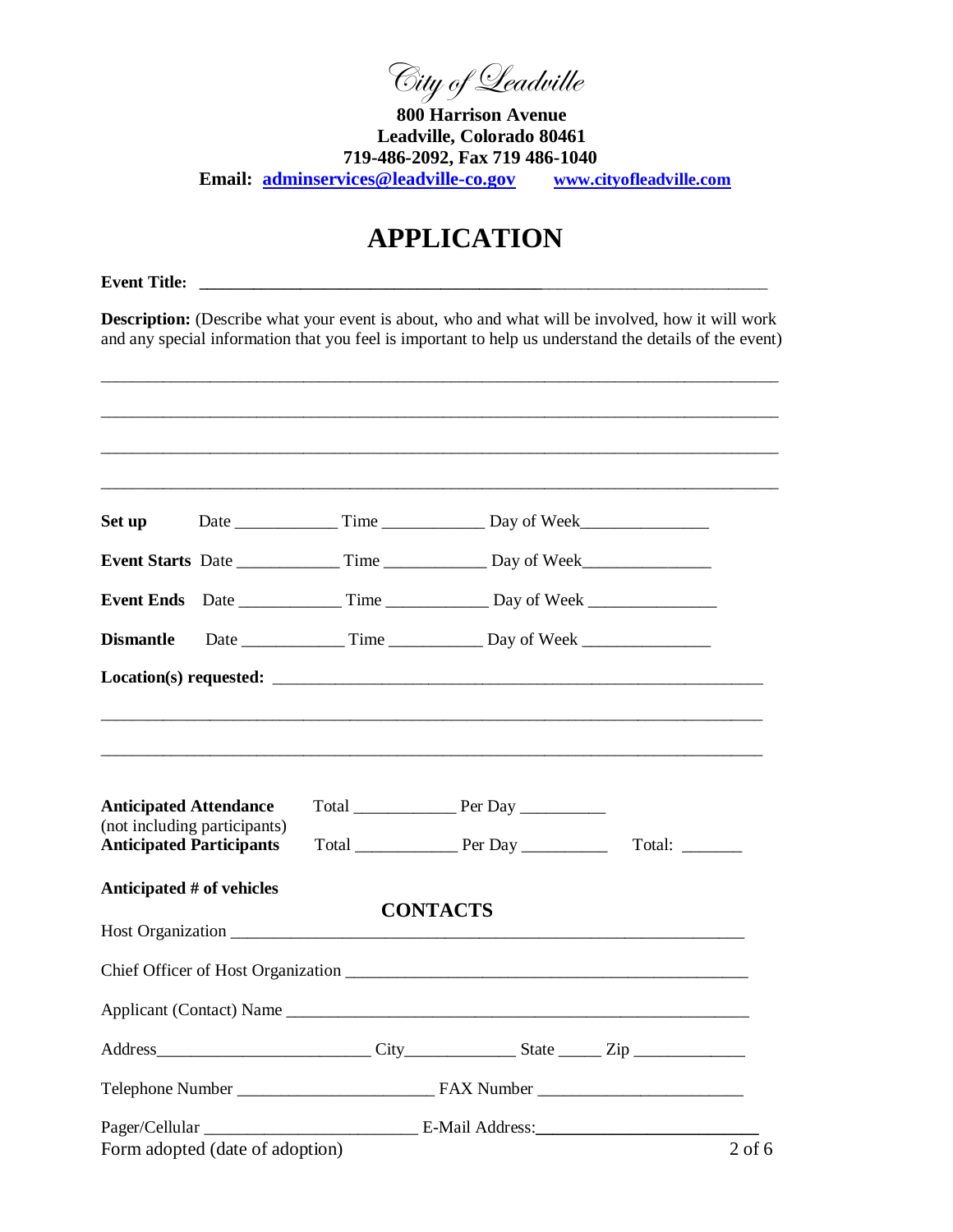City of Leadville

## **800 Harrison Avenue Leadville, Colorado 80461 719-486-2092, Fax 719 486-1040 Email: adminservices@leadville-co.gov www.cityofleadville.com APPLICATION,** *CONTINUED*

**If your event will impact city services please give description:** 

**If your event involves alcohol, weapons, speed activities, high speed vehicles, pyrotechnics, loud noise of any kind or any unusual activity please describe:**

**\_\_\_\_\_\_\_\_\_\_\_\_\_\_\_\_\_\_\_\_\_\_\_\_\_\_\_\_\_\_\_\_\_\_\_\_\_\_\_\_\_\_\_\_\_\_\_\_\_\_\_\_\_\_\_\_\_\_\_\_\_\_\_\_\_\_\_\_\_\_\_\_\_\_\_\_\_\_** 

**\_\_\_\_\_\_\_\_\_\_\_\_\_\_\_\_\_\_\_\_\_\_\_\_\_\_\_\_\_\_\_\_\_\_\_\_\_\_\_\_\_\_\_\_\_\_\_\_\_\_\_\_\_\_\_\_\_\_\_\_\_\_\_\_\_\_\_\_\_\_\_\_** 

**\_\_\_\_\_\_\_\_\_\_\_\_\_\_\_\_\_\_\_\_\_\_\_\_\_\_\_\_\_\_\_\_\_\_\_\_\_\_\_\_\_\_\_\_\_\_\_\_\_\_\_\_\_\_\_\_\_\_\_\_\_\_\_\_\_\_\_\_\_\_\_\_** 

**\_\_\_\_\_\_\_\_\_\_\_\_\_\_\_\_\_\_\_\_\_\_\_\_\_\_\_\_\_\_\_\_\_\_\_\_\_\_\_\_\_\_\_\_\_\_\_\_\_\_\_\_\_\_\_\_\_\_\_\_\_\_\_\_\_\_\_\_\_\_\_\_** 

**\_\_\_\_\_\_\_\_\_\_\_\_\_\_\_\_\_\_\_\_\_\_\_\_\_\_\_\_\_\_\_\_\_\_\_\_\_\_\_\_\_\_\_\_\_\_\_\_\_\_\_\_\_\_\_\_\_\_\_\_\_\_\_\_\_\_\_\_\_\_\_\_**

\_\_\_\_\_\_\_\_\_\_\_\_\_\_\_\_\_\_\_\_\_\_\_\_\_\_\_\_\_\_\_\_\_\_\_\_\_\_\_\_\_\_\_\_\_\_\_\_\_\_\_\_\_\_\_\_\_\_\_\_\_\_\_\_\_\_\_\_\_\_\_\_\_\_\_\_\_

\_\_\_\_\_\_\_\_\_\_\_\_\_\_\_\_\_\_\_\_\_\_\_\_\_\_\_\_\_\_\_\_\_\_\_\_\_\_\_\_\_\_\_\_\_\_\_\_\_\_\_\_\_\_\_\_\_\_\_\_\_\_\_\_\_\_\_\_\_\_\_\_\_\_\_\_\_

\_\_\_\_\_\_\_\_\_\_\_\_\_\_\_\_\_\_\_\_\_\_\_\_\_\_\_\_\_\_\_\_\_\_\_\_\_\_\_\_\_\_\_\_\_\_\_\_\_\_\_\_\_\_\_\_\_\_\_\_\_\_\_\_\_\_\_\_\_\_\_\_\_\_\_\_

\_\_\_\_\_\_\_\_\_\_\_\_\_\_\_\_\_\_\_\_\_\_\_\_\_\_\_\_\_\_\_\_\_\_\_\_\_\_\_\_\_\_\_\_\_\_\_\_\_\_\_\_\_\_\_\_\_\_\_\_\_\_\_\_\_\_\_\_\_\_\_\_\_\_\_\_

#### **If required, an original Certificate of Insurance must be received by the City of Leadville prior to the approval and issuance of your Special Event Permit.**

The applicant will need commercial general liability insurance that names as Additional Insured, the "City of Leadville its officers, employees, and agents" and any other public entities impacted by your event to which this permit applies. Insurance coverage must be maintained for the duration of the event including setup and dismantle dates.

| Contact Name |  |  |
|--------------|--|--|
|              |  |  |
|              |  |  |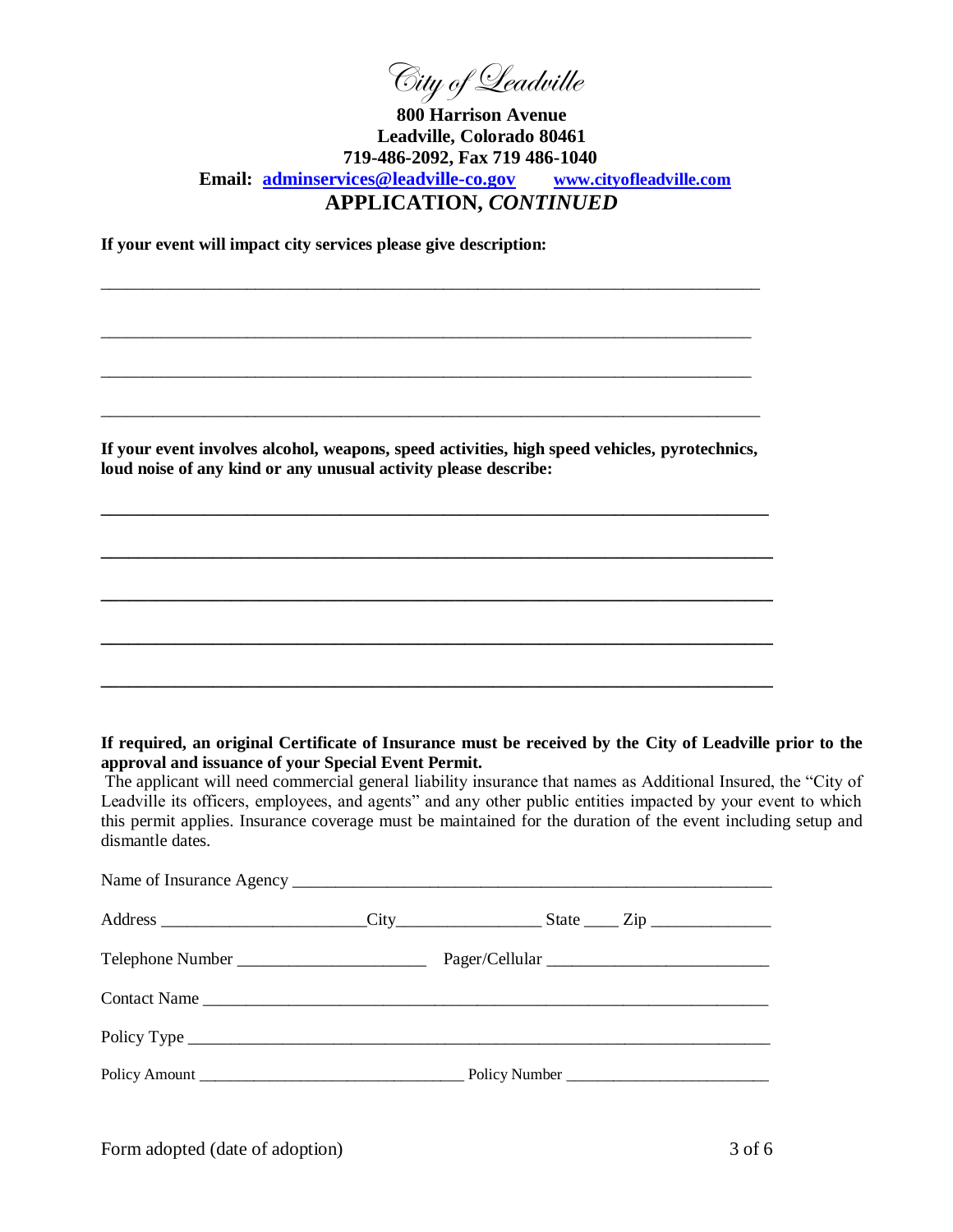City of Leadville

**800 Harrison Avenue Leadville, Colorado 80461 719-486-2092, Fax 719 486-1040 Email: adminservices@leadville-co.gov www.cityofleadville.com**

### **APPLICATION, CONTINUED**

#### **Please Provide an Event Map that includes the following information**

If the item does not apply please write N/A in the box.

 $\Box$  Location of fencing, barriers and/or barricades. Indicate any removable fencing for emergency access.

 $\Box$  Provision of minimum twenty foot (20') emergency access lanes throughout the event venue.

 $\Box$  Location of first-aid facilities and ambulances.

 $\Box$  Location of all stages, platforms, scaffolding, bleachers, grandstands, canopies, tents, portable toilets, booths, beer gardens, cooking areas, trash containers and dumpsters, and other temporary structures.

 $\Box$  A detailed or close-up of the food booth and cooking area configuration including booth identification of all vendors cooking with flammable gases or barbecue grills.

\_\_\_\_\_\_\_\_\_\_\_\_\_\_\_\_\_\_\_\_\_\_\_\_\_\_\_\_\_\_\_\_\_\_\_\_\_\_\_\_\_\_\_\_\_\_\_\_\_\_\_\_\_\_\_\_\_\_\_\_\_\_\_\_\_\_\_\_\_\_ \_\_\_\_\_\_\_\_\_\_\_\_\_\_\_\_\_\_\_\_\_\_\_\_\_\_\_\_\_\_\_\_\_\_\_\_\_\_\_\_\_\_\_\_\_\_\_\_\_\_\_\_\_\_\_\_\_\_\_\_\_\_\_\_\_\_\_\_\_\_

 $\Box$  Generator locations and/or source of electricity.

 $\Box$  Placement of vehicles and/or trailers.

- $\Box$  Exit locations for outdoor events that are fenced and/or locations within tents and tent structures.
- Other related event components not listed above. \_\_\_\_\_\_\_\_\_\_\_\_\_\_\_\_\_\_\_\_\_\_\_\_\_\_\_\_\_

#### **CERTIFICATION**:

I/we certify that the information contained in the foregoing application is true and correct to the best of my/our knowledge and belief that I/we have read, understand and agree to abide by the requirements, rules and regulations governing the proposed Special Event Permit under the City of Leadville. I/we agree to comply with all other requirements of the City, County, State, Federal Government, and any other applicable entity which may pertain to the use of the Event venue and the conduct of the Event, I/we agree to pay all fees, taxes and the City shall not be liable for the payment of such taxes. I/we agree to abide by the requirements of the Special Events Permit, and further certify that I/we, on behalf of the Host Organization, am also authorized to commit that organization, and therefore agree to be financially responsible, in conjunction with the Host Organization, for any costs and fees that may be incurred by or on behalf of the Event to the City of Leadville.

| Title     |
|-----------|
| Signature |
|           |
|           |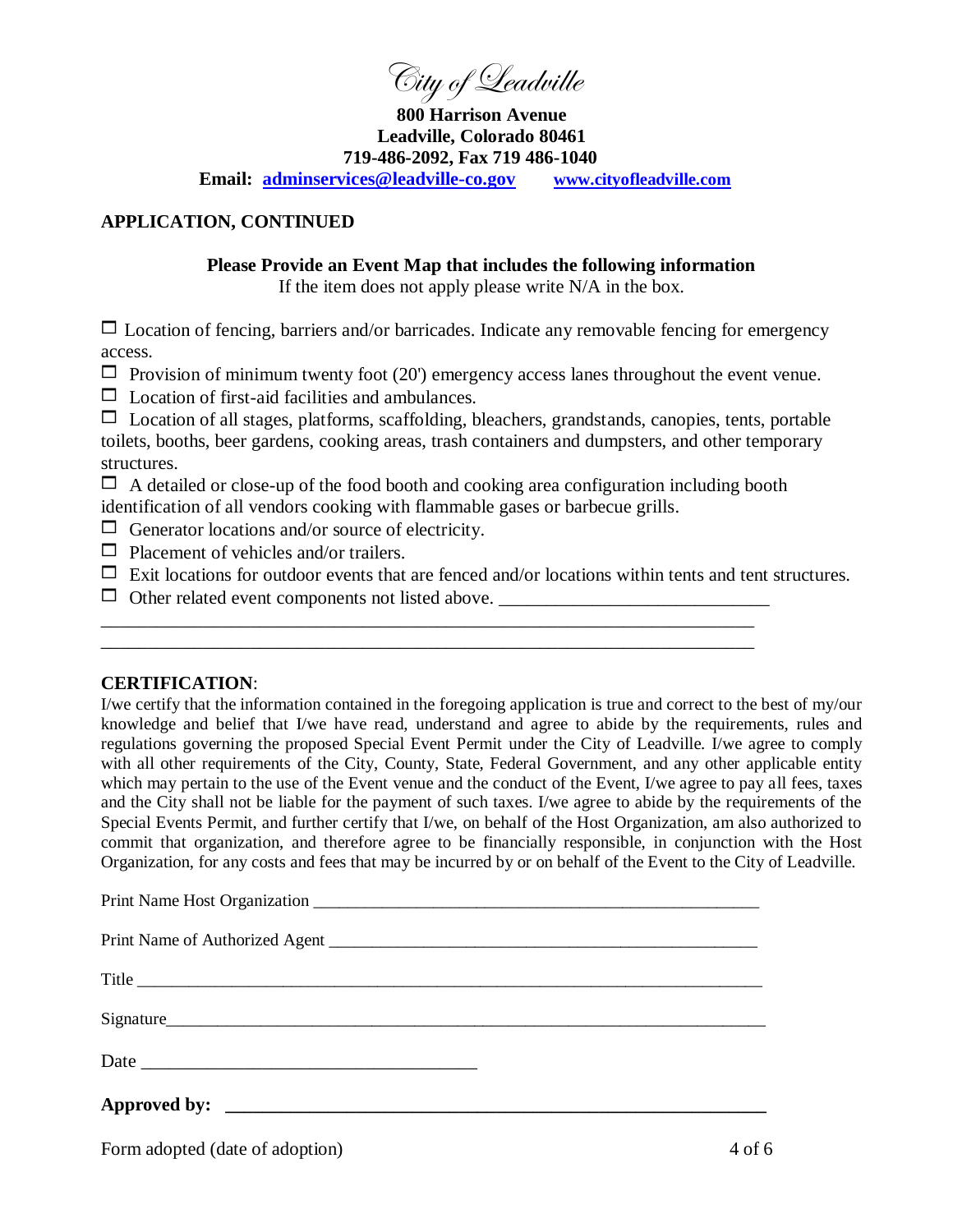City of Leadville

**800 Harrison Avenue** Leadville, Colorado 80461 719-486-2092, Fax 719 486-1040 Email: adminservices@leadville-co.gov www.cityofleadville.com

# **APPROVAL/DENIAL PAGE**

(copy to be given to applicant along with the application, and filed with documentation)

# **REQUEST HAS BEEN:**

|                                                                                               | <b>Event Denied:</b> |                |  |
|-----------------------------------------------------------------------------------------------|----------------------|----------------|--|
| <b>Date</b>                                                                                   |                      | <b>Date</b>    |  |
| <b>INSURANCE REQUIRED?</b><br>$\square$ YES<br>(Attach Certificate of Insurance to file copy) | $\Box$               | N <sub>O</sub> |  |
| <b>Special Events Permit Requirements:</b>                                                    |                      |                |  |
|                                                                                               |                      |                |  |
|                                                                                               |                      |                |  |
|                                                                                               |                      |                |  |
|                                                                                               |                      |                |  |
|                                                                                               |                      |                |  |
|                                                                                               |                      |                |  |
|                                                                                               |                      |                |  |
|                                                                                               |                      |                |  |
|                                                                                               |                      |                |  |
|                                                                                               |                      |                |  |